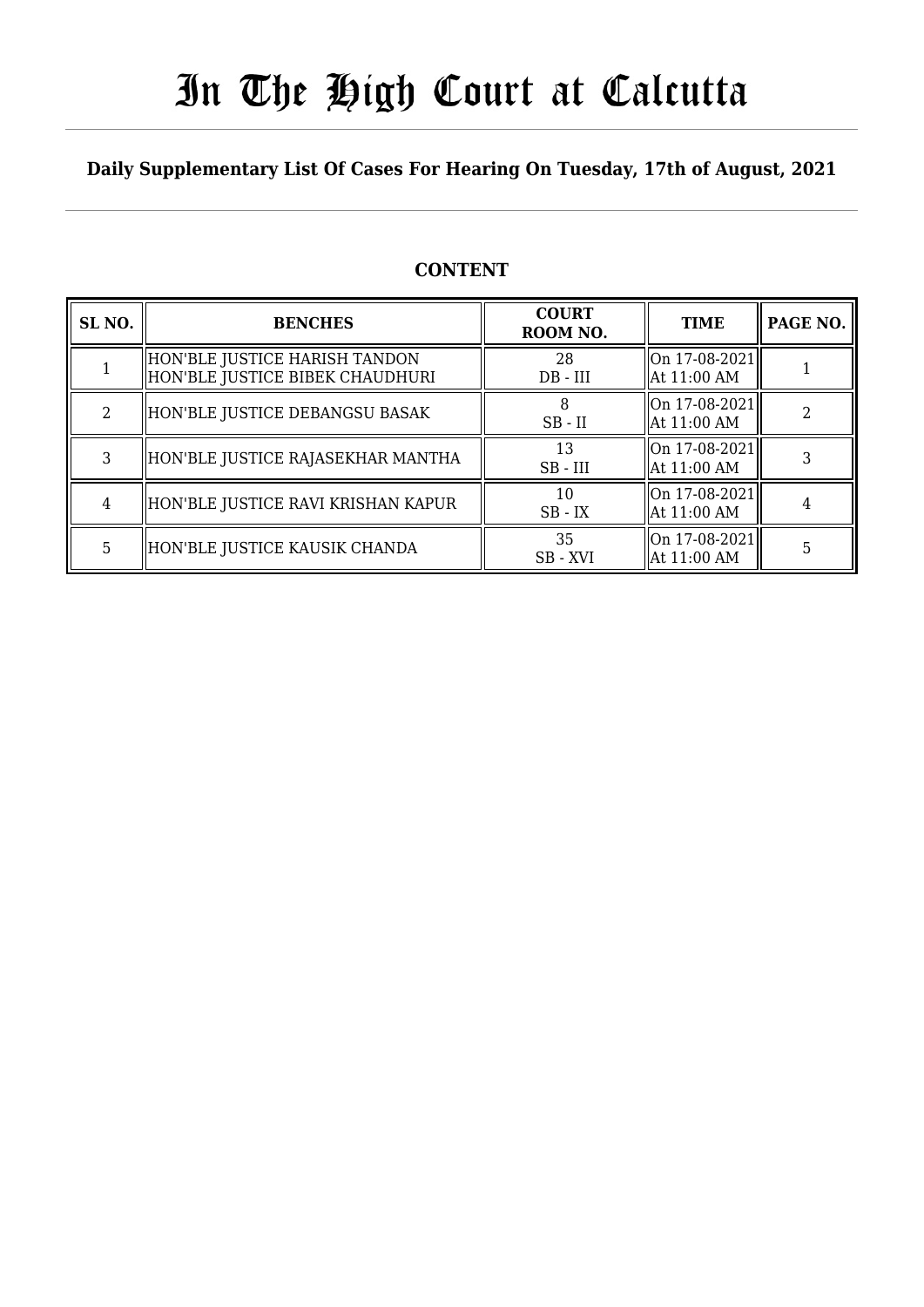

**DAILY CAUSELIST For Tuesday The 17th August 2021**

**COURT NO. 28**

**DIVISION BENCH (DB - III)**

**AT 11:00 AM**

**HON'BLE JUSTICE HARISH TANDON HON'BLE JUSTICE BIBEK CHAUDHURI (VIA VIDEO CONFERENCE)**

**FROM PRINCIPAL BENCH**

#### **APPLICATION FOR BAIL**

1 CRM/11/2021 PANKAJ KUMAR RAI

MD. TABRAIZ

IA NO: CRAN/1/2021, CRAN/2/2021

VS

THE STATE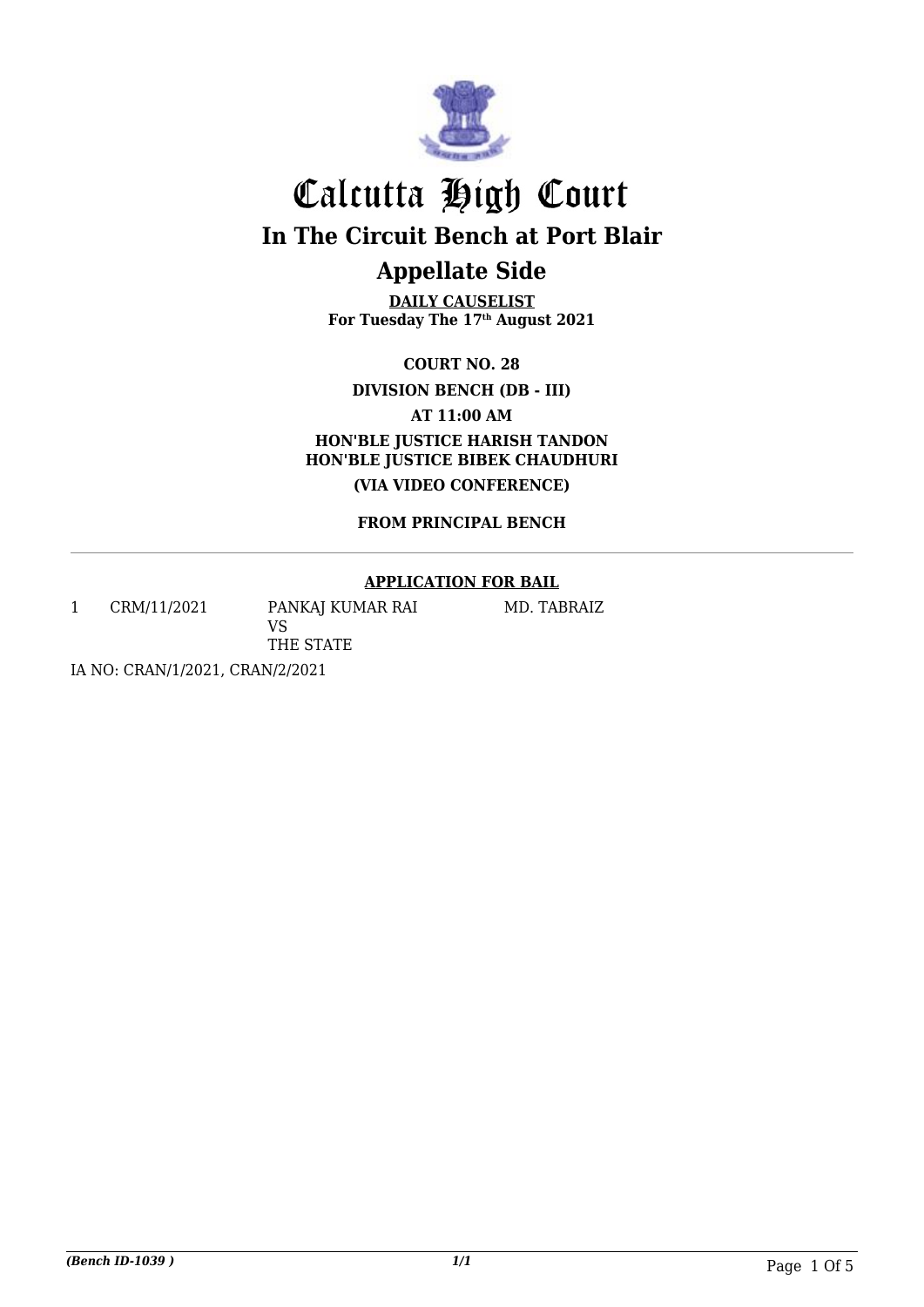

**DAILY CAUSELIST For Tuesday The 17th August 2021**

**COURT NO. 8 SINGLE BENCH (SB - II) AT 11:00 AM HON'BLE JUSTICE DEBANGSU BASAK (VIA VIDEO CONFERENCE)**

**FROM PRINCIPAL BENCH**

#### **MOTION**

| WPA/192/2021 | CENTRE OF INDIAN TRADE<br><b>UNIONS</b><br>VS<br>THE LT. GOVERNOR                      | G.BINNU KUMAR |
|--------------|----------------------------------------------------------------------------------------|---------------|
| WPA/193/2021 | M/S. HINDUSTAN TRADERS<br>VS<br>THE ASSISTANT<br>PROVIDENT FUND<br><b>COMMISSIONER</b> | G.BINNU KUMAR |

IA NO: CAN/1/2021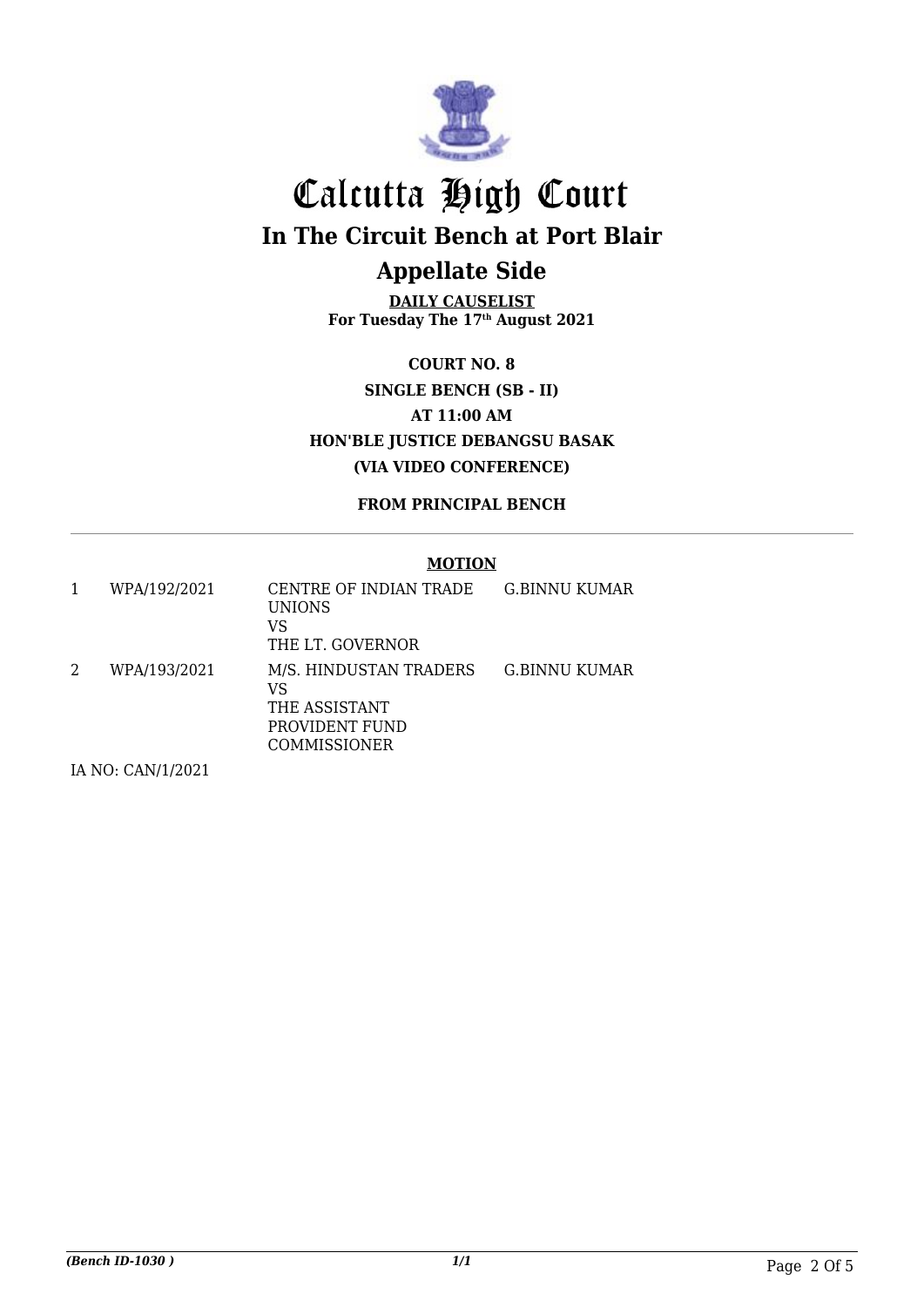

**DAILY CAUSELIST For Tuesday The 17th August 2021**

**COURT NO. 13 SINGLE BENCH (SB - III) AT 11:00 AM HON'BLE JUSTICE RAJASEKHAR MANTHA (VIA VIDEO CONFERENCE)**

**FROM PRINCIPAL BENCH**

#### **MOTION**

1 WPA/197/2021 MARIAPPAN

VS THE LIEUTENANT GOVERNOR

K.VIJAY KUMAR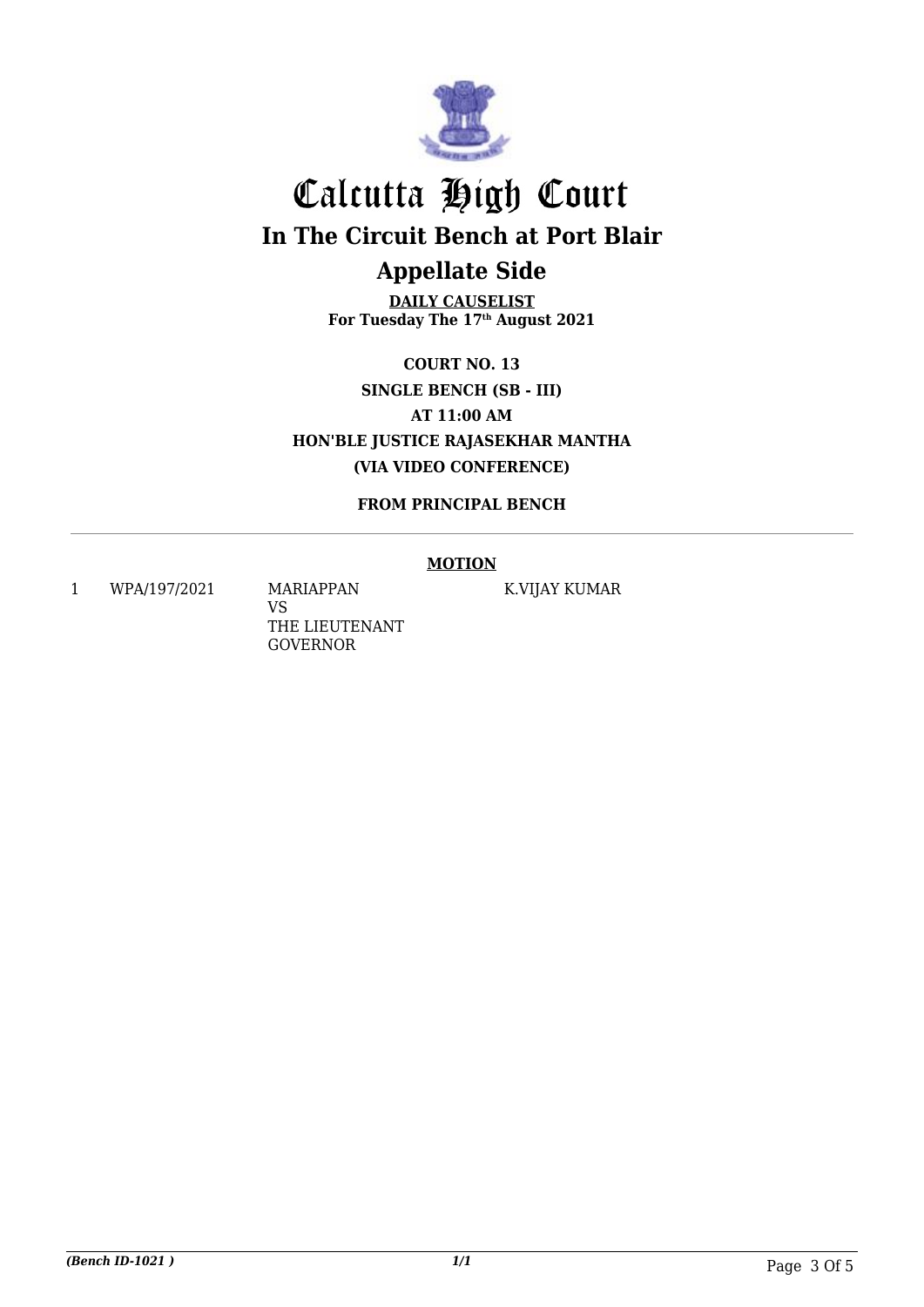

**DAILY CAUSELIST For Tuesday The 17th August 2021**

**COURT NO. 10 SINGLE BENCH (SB - IX) AT 11:00 AM HON'BLE JUSTICE RAVI KRISHAN KAPUR (VIA VIDEO CONFERENCE)**

**FROM PRINCIPAL BENCH**

#### **MOTION**

1 WPA/194/2021 ANDAMAN SARVAJANIK NIRMAN VIBAGH MAZDOOR SANGH AND ANOTHER VS THE LT. GOVERNOR AND **OTHERS** G.BINNU KUMAR